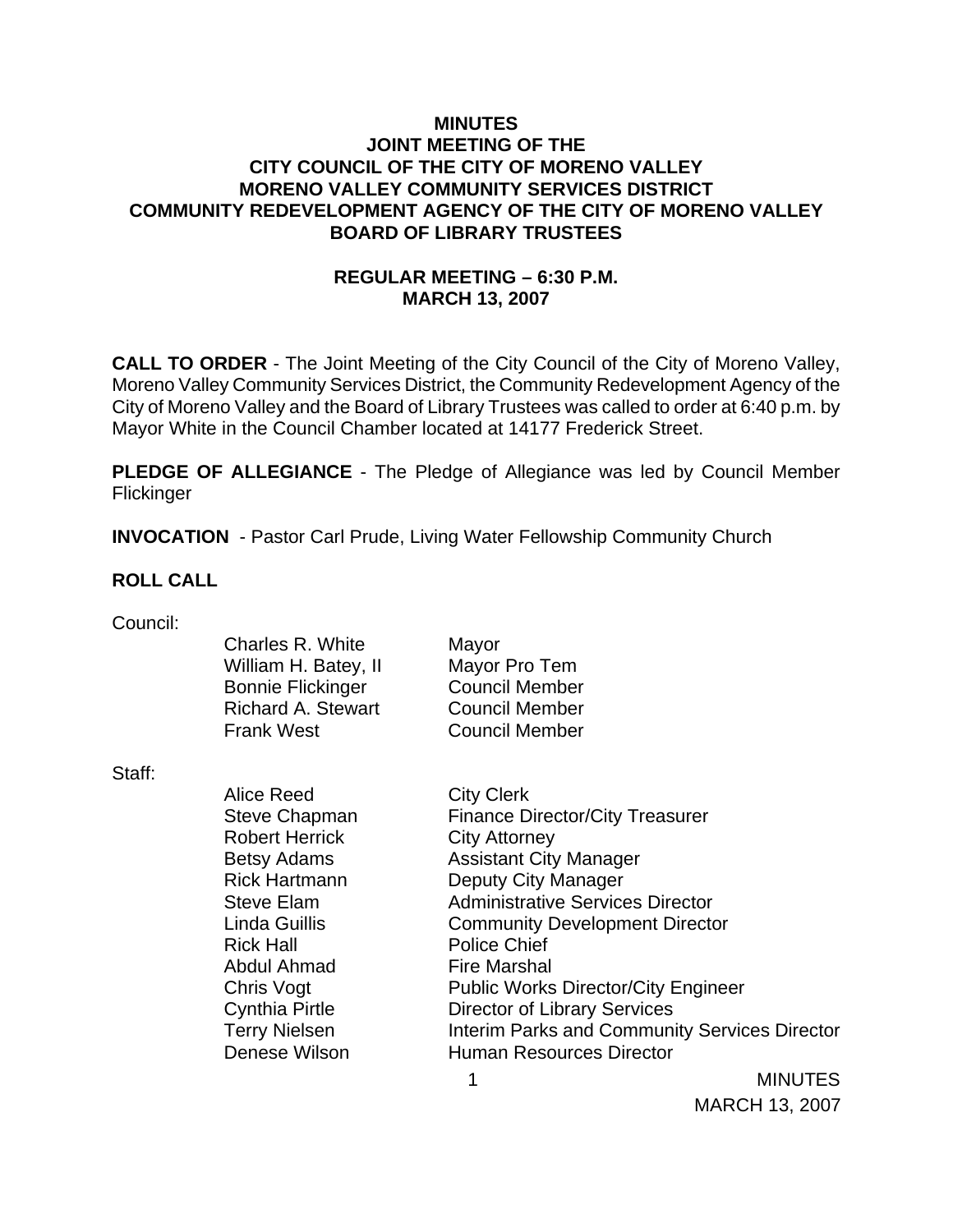| Barry Foster  | Economic I   |
|---------------|--------------|
| Angela Rushen | Assistant to |

#### Development Director b the City Manager

## **JOINT CONSENT CALENDARS (SECTIONS A-D) OF THE CITY COUNCIL OF THE CITY OF MORENO VALLEY, MORENO VALLEY COMMUNITY SERVICES DISTRICT, COMMUNITY REDEVELOPMENT AGENCY OF THE CITY OF MORENO VALLEY AND THE BOARD OF LIBRARY TRUSTEES**

Mayor White opened the agenda items for the Consent Calendars for public comments. Public comments were received from Stephen W. Rogers (Item A7, submitted discourse for the public record) and Daryl Terrell (Item A6).

## **A. CONSENT CALENDAR** - **CITY COUNCIL**

- A1. ORDINANCES FIRST READING BY TITLE ONLY Waived reading of all Ordinance Introductions and read by title only.
- A1. ORDINANCES FIRST READING BY TITLE ONLY Recommendation: Waive reading of all Ordinance Introductions and read by title only.
- A2. CITY COUNCIL REPORTS ON REIMBURSABLE ACTIVITIES (Report of: City Clerk's Department) Recommendation: Receive and file.
- A3. LEGISLATIVE UPDATE (Report of: Assistant to the City Manager) Recommendation: Receive and file the informational report.
- A4. WARRANT REPORT JANUARY 31, 2007 (Report of: Finance Department) Recommendation: Adopt Resolution No. 2007-21, approving the Warrant Report, dated January 2007, in the total amount of \$14,546,014.59.

Resolution No. 2007-21

A Resolution of the City Council of the City of Moreno Valley, California, Approving the Warrant Report Dated January 31, 2007

A5. REVIEW AND CONTINUE THE EMERGENCY ACTION REGARDING THE DESIGN AND CONSTRUCTION OF THE MORENO VALLEY UTILITIES (MVU) 115 KILOVOLT (KV) SUBSTATION AND SWITCHYARD FACILITY (Report of: Public Works Department) Recommendation: Review and continue the Emergency Action taken by the Council during the September 26, 2006 Council Meeting under Resolution 2006-113 Making Findings of an Emergency and Authorizing the Execution of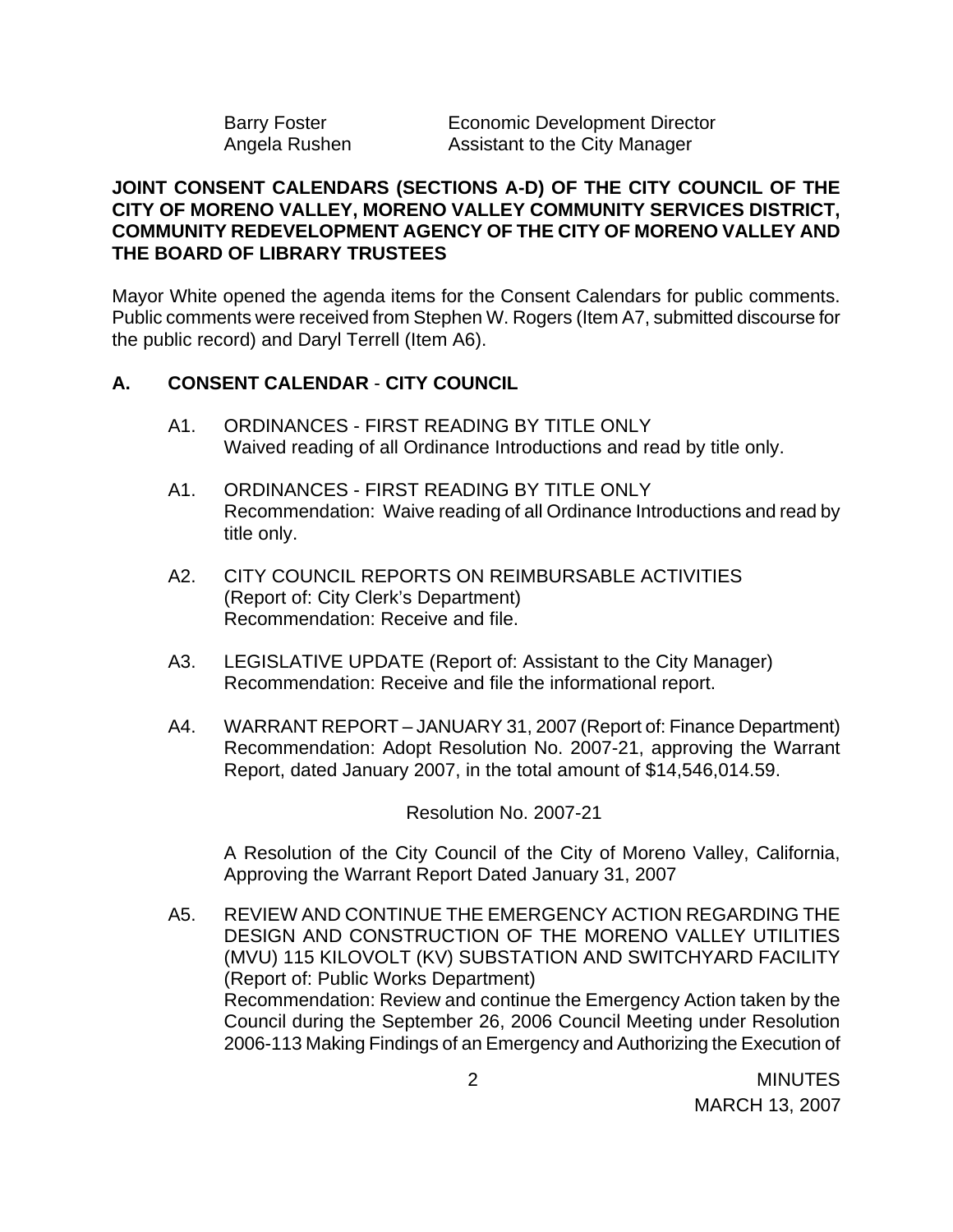the Design-Build Agreement for the Moreno Valley Utilities Substation and Switchyard Project between the City of Moreno Valley, as Owner, and ABB, Inc., a Delaware Corporation, as Design-Builder in accordance with Public Contract Code Sections 20168, 22050, and Government Code Section 5956.

- A6. ACCEPTANCE OF THE COMPREHENSIVE ANNUAL FINANCIAL REPORT FOR THE FISCAL YEAR ENDED JUNE 30, 2006 (Report of: Finance Department) Recommendation: Accept the Comprehensive Annual Financial Report for the Fiscal Year Ended June 30, 2006.
- A7. FIRST AMENDMENT TO AGREEMENT FOR PROFESSIONAL CONSULTANT SERVICES WITH NORRIS-REPKE (Report of: Public Works Department) Recommendation:
	- 1. Approve Amendment to Agreement for Professional Consultant Services with Norris-Repke, 400 North Tustin Avenue, Suite 230, Santa Ana, CA 92705 to provide Professional Consultant Services;
	- 2. Authorize the Mayor to execute Amendment to Agreement for Professional Consultant Services with Norris-Repke; and
	- 3. Authorize an increase in the Purchase Order to Norris-Repke by the amount of \$231,000.00 for a total contract not to exceed \$330,000.00 when Amendment to Agreement for Professional Consultant Services has been signed by all parties.
- A8. SECOND AMENDMENT TO AGREEMENT FOR PROFESSIONAL CONSULTANT SERVICES WITH NORRIS-REPKE (Report of: Public Works Department) Recommendation:
	- 1. Approve the Second Amendment to Agreement for Professional Consultant Services with Norris-Repke, 400 North Tustin Avenue, Suite 230, Santa Ana, CA 92705 to provide Professional Civil Engineering Technician Services;
	- 2. Authorize the Mayor to execute said Second Amendment to Agreement for Professional Consultant Services with Norris-Repke; and
	- 3. Authorize an increase in the Purchase Order to Norris-Repke in the amount of \$75,000.00 when the Second Amendment to Agreement for Professional Consultant Services has been signed by all parties.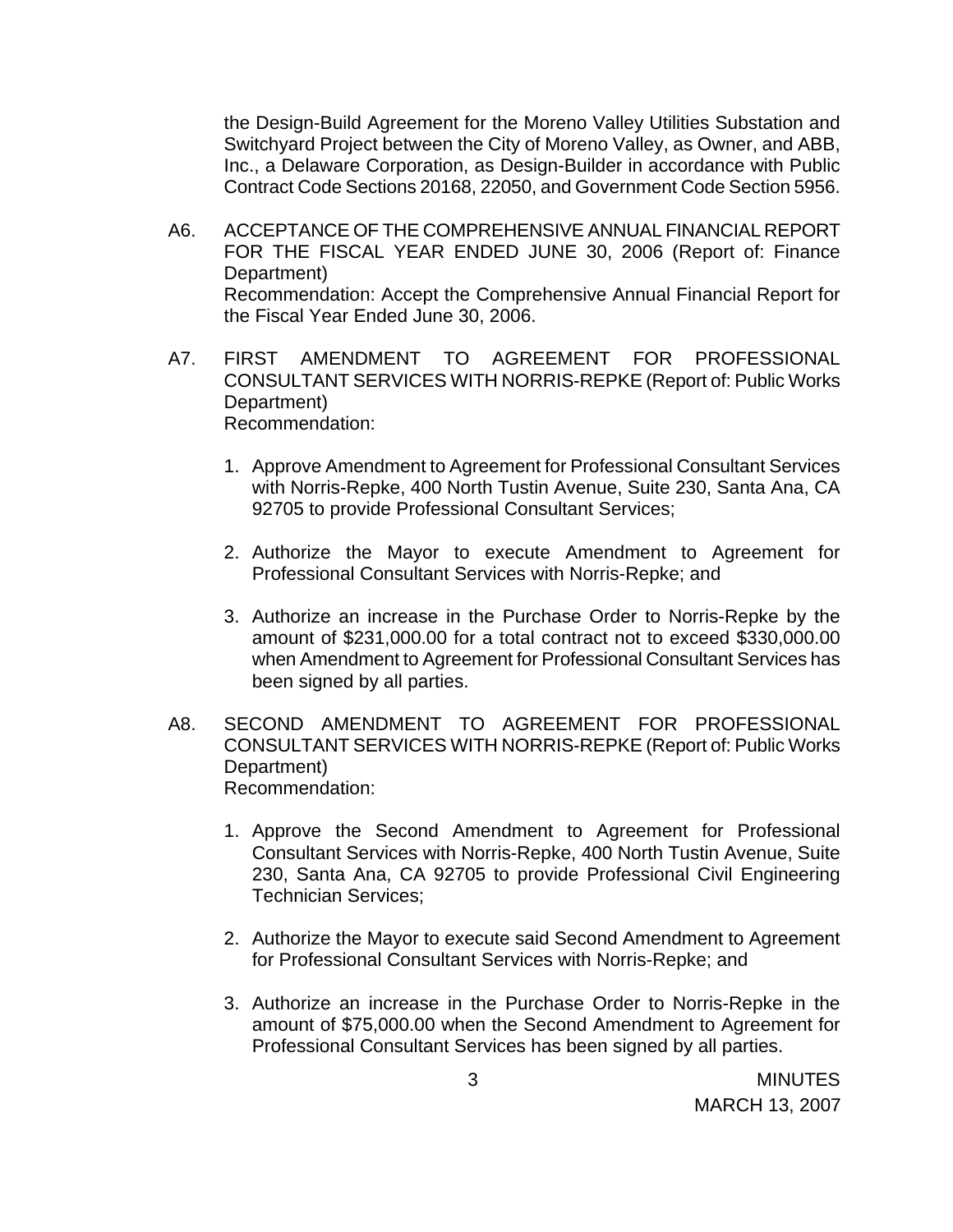- A9. PUBLIC MEETING REGARDING MAIL BALLOT PROCEEDINGS FOR BAY AVENUE APARTMENTS - BALLOTED ITEM: NATIONAL POLLUTANT DISCHARGE ELIMINATION SYSTEM (NPDES) RESIDENTIAL RATE SCHEDULE; MORENO BEACH RETAIL CENTER - BALLOTED ITEM: NPDES COMMERCIAL/INDUSTRIAL RATE SCHEDULE; AND BRAVO BURGERS RESTAURANT - BALLOTED ITEM: NPDES COMMERCIAL/INDUSTRIAL RATE SCHEDULE (Report of: Public Works Department) Recommendation: Accept public comments regarding the mail ballot proceedings for:
	-
	- a) Bay Avenue Apartments Assessor Parcel Number (APN) 291-283-008 (and any division thereof) for approval of the National Pollutant Discharge Elimination System (NPDES) residential regulatory rate schedule; and
	- b) Moreno Beach Retail Center APN 304-240-004 (and any division thereof) and Bravo Burgers Restaurant – APNs 263-111-039 and 263- 111-040 (and any division thereof) for approval of the NPDES commercial/industrial regulatory rate schedule.
- A10. RESOLUTION ADOPTING AND APPROVING THE CITY OF MORENO VALLEY STANDARD PLANS FEBRUARY 2007 EDITION (Report of: Public Works Department) Recommendation: Adopt Resolution No. 2007-22 rescinding Resolution No.

2006-12 and adopt the City of Moreno Valley Standard Plans February 2007 Edition, which is on file in the office of the City Engineer.

## Resolution No. 2007-22

 A Resolution of the City Council of the City of Moreno Valley, California, to Repeal Resolution 2006-12 and Adopt the City of Moreno Valley Standard Plans February 2007 Edition

A11. APPROVAL TO APPLY FOR CITIZEN PREPAREDNESS AND PARTICIPATION GRANT AND ADOPTION OF AUTHORIZING RESOLUTION (Report of: Administrative Services Department) Recommendation: Authorize staff to submit a grant application in the amount of \$30,000 for the Citizen Preparedness and Participation Grant and adopt Resolution No. 2007-23, providing the required authorization for staff to sign the application. If successful, this grant would require a \$6,000 City matching contribution.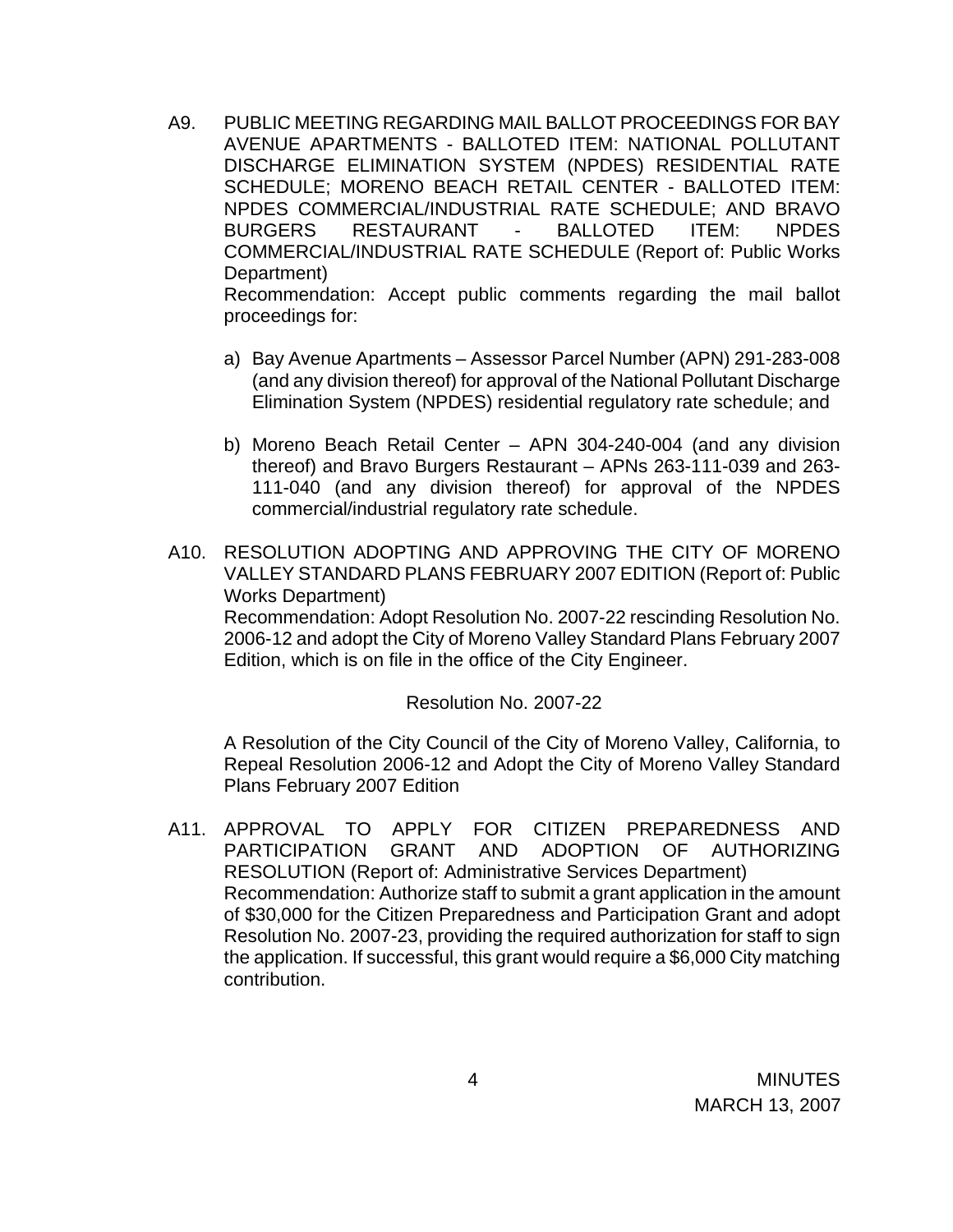#### Resolution No. 2007-23

A Resolution of the City Council of the City of Moreno Valley, California, Authorizing City Officials to Execute Applications and Documents for Purposes of Obtaining Federal Financial Assistance Through the Citizen Preparedness and Participation Grant Administered by California Volunteers, Office of the Governor

- A12. AUTHORIZE THE SUBMISSION OF AN APPLICATION FOR A WORKFORCE HOUSING PROGRAM GRANT (Report of: Economic Development Department) Recommendation:
	- 1. Review and approve the application for a grant from the Workforce Housing Reward Program of the California Department of Housing and Community Development (HCD); and
	- 2. Adopt Resolution No. 2007-24, authorizing the submission of an application for a grant from the Workforce Housing Reward Program of the California Department of Housing and Community Development (HCD).

#### Resolution No. 2007-24

A Resolution of the City Council of the City of Moreno Valley, California, Authorizing Application for Workforce Housing Reward Grant

- A13. PARCEL MAP 30432 REDUCE FAITHFUL PERFORMANCE BOND AND ADOPT THE RESOLUTION AUTHORIZING ACCEPTANCE OF THE PUBLIC IMPROVEMENTS AS COMPLETE AND ACCEPTING THE PORTION OF LAMOS PLACE ASSOCIATED WITH THE PROJECT INTO THE CITY'S MAINTAINED STREET SYSTEM, DEVELOPER – CASITAS DEL VALLE HOUSING ASSOCIATES L.P., INDIO, CA 92201 (Report of: Public Works Department) Recommendation:
	- 1. Adopt Resolution No. 2007-25 authorizing the acceptance of the public improvements for Parcel Map 30432 as complete and accepting the portion of Lamos Place associated with the project into the City's maintained street system; and

#### Resolution No. 2007-25

A Resolution of the City Council of the City of Moreno Valley,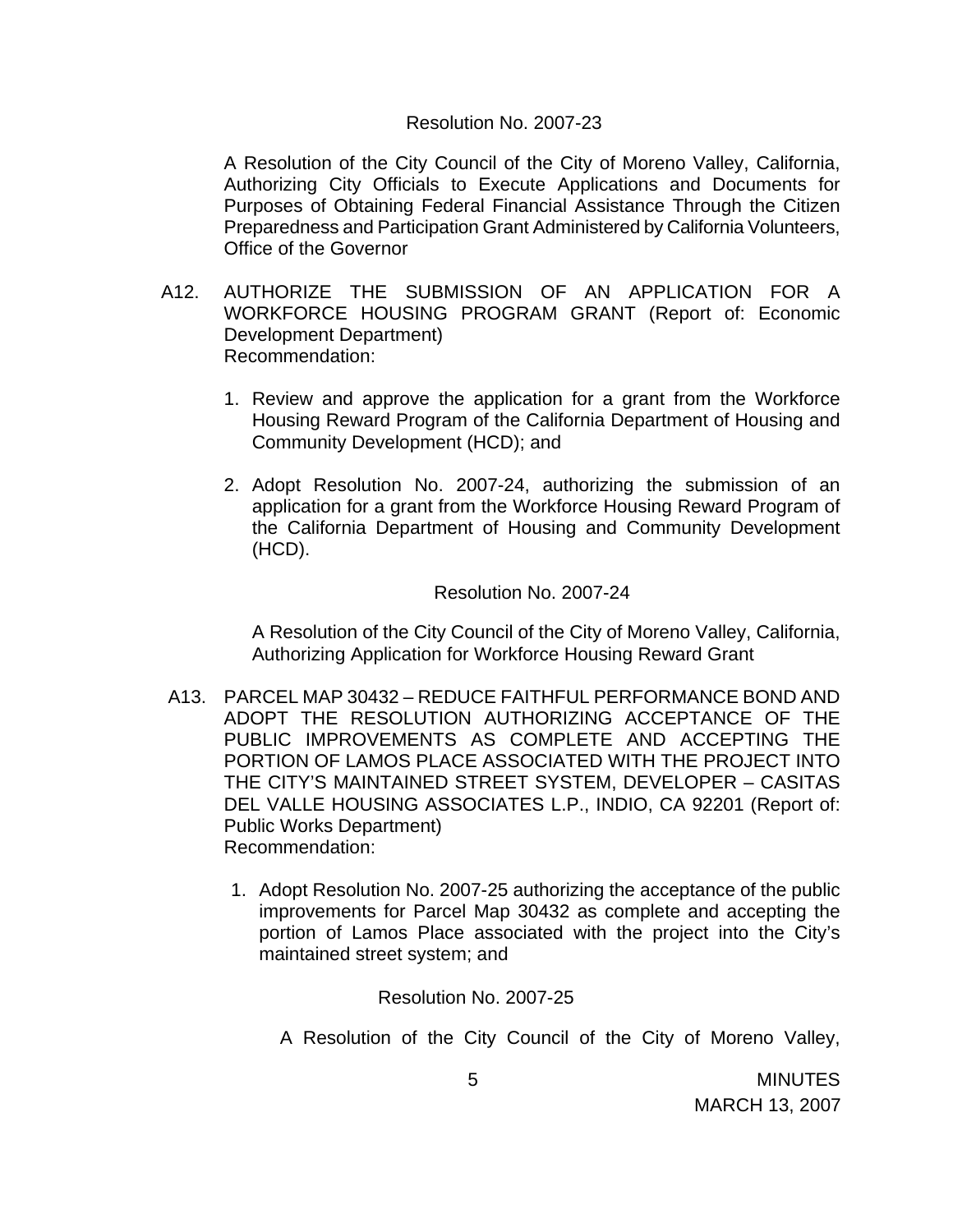California, Authorizing the Acceptance of the Public Improvements as Complete within Parcel Map 30432, and Accepting the Portion of Lamos Place Associated with the Project into the City's Maintained System

- 2. Authorize the City Engineer to execute the 90% reduction to the Faithful Performance Bond, exonerate the Material and Labor Bond in 90 days if there are no stop notices or liens on file with the City Clerk, and exonerate the final 10% of the Faithful Performance Bond in one year when all clearances are received.
- A14. TRACT 32715 APPROVAL OF ACQUISITION OF CERTAIN PROPERTY FOR PUBLIC RIGHT-OF-WAY, EAST SIDE OF PERRIS BOULEVARD SOUTH OF IRONWOOD AVENUE, SUBDIVIDER – GARDNER CONSTRUCTION & DEVELOPMENT, INC., REDLANDS CA 92373 (Report of: Public Works Department) Recommendation:
	- 1. Approve the Agreement between the City of Moreno Valley, and Gardner Construction & Development, Inc, for Acquisition of Certain Property for Public Right-Of-Way;
	- 2. Authorize the Mayor to execute the agreement; and
	- 3. Direct the City Clerk to forward the signed Agreement to the County Recorder's Office for recordation.
- A15. TRACT 32715 APPROVAL OF COOPERATIVE AGREEMENT FOR SUNNYMEAD CHANNEL BOX CULVERT, STAGE 7, BETWEEN THE RIVERSIDE COUNTY FLOOD CONTROL AND WATER CONSERVATION DISTRICT, CITY OF MORENO VALLEY, AND GARDNER CONSTRUCTION & DEVELOPMENT, INC., EAST SIDE OF PERRIS BOULEVARD SOUTH OF IRONWOOD AVENUE, SUBDIVIDER – GARDNER CONSTRUCTION & DEVELOPMENT, INC., REDLANDS, CA 92373 (Report of: Public Works Department) Recommendation:
	- 1. Approve the Cooperative Agreement between the Riverside County Flood Control and Water Conservation District, City of Moreno Valley, and Gardner Construction & Development, Inc., for Sunnymead Channel Box Culvert, Stage 7;
	- 2. Authorize the Mayor to execute the cooperative agreement; and
	- 3. Direct the City Clerk to forward the signed agreement to Riverside County Flood Control and Water Conservation District.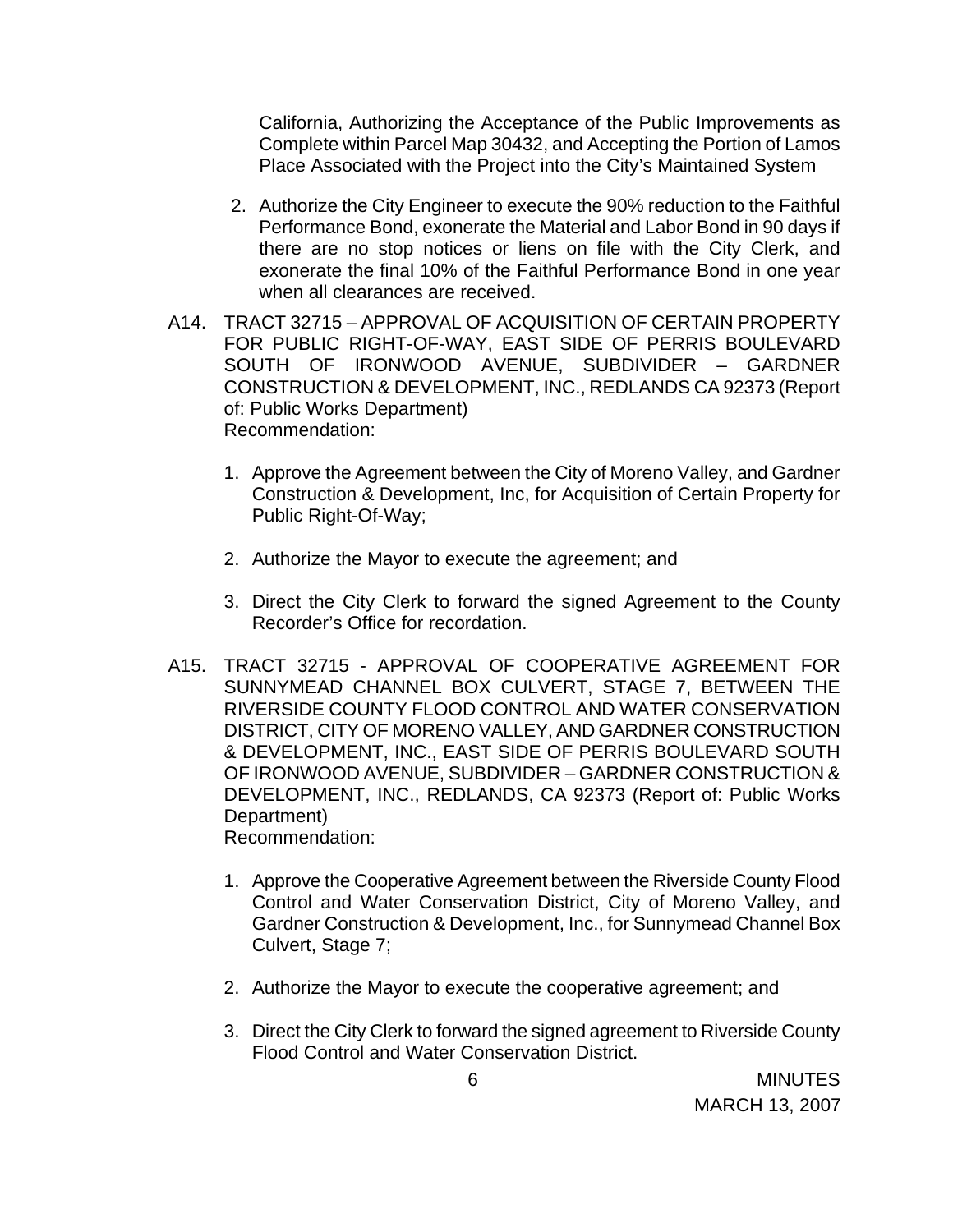- A16. APPROVE TRACT 32715 SINGLE FAMILY RESIDENTIAL ACCEPT FINAL MAP, AGREEMENT, AND BONDS FOR PUBLIC IMPROVEMENTS, EAST SIDE OF PERRIS BOULEVARD SOUTH OF IRONWOOD AVENUE, SUBDIVIDER – GARDNER CONSTRUCTION & DEVELOPMENT, INC., REDLANDS, CA 92373 (Report of: Public Works Department) Recommendation:
	- 1. Approve Tract 32715, authorize the City Clerk to sign the map and transmit said map to the County Recorder's Office for recordation;
	- 2. Accept the Agreement and Bonds for Public Improvements;
	- 3. Authorize Mayor to execute the Agreement;
	- 4. Direct the City Clerk to forward the signed Agreement to the County Recorder's Office for recordation; and
	- 5. Authorize the City Engineer to execute any future time extension amendments to the agreement, subject to City Attorney approval, if the required public improvements are not completed within said timeframe.
- A17. ORDINANCE NO. 739 AN ORDINANCE OF THE CITY COUNCIL OF THE CITY OF MORENO VALLEY, CALIFORNIA, APPROVING PA06-0149 (ZONE CHANGE) TO CHANGE THE LAND USE FROM (O) OFFICE TO (OC) OFFICE COMMERCIAL FOR THE PURPOSES OF CONVERTING 8,410 SQUARE FEET OF EXISTING MEDICAL OFFICE SPACE INTO A PHARMACY ON APPROXIMATELY 3.15 ACRES OF LAND, ASSESSOR'S PARCEL NUMBER 264-060-009, LOCATED AT 11441 HEACOCK STREET, SOUTH OF PARKLAND AVENUE, WESTSIDE OF HEACOCK STREET (RECEIVED FIRST READING AND INTRODUCTION ON FEBRUARY 27, 2007 ON A 5-0 VOTE) (Report of: Community Development Department) Recommendation: Adopt Ordinance No. 739.

Ordinance No. 739

An Ordinance of the City Council of the City of Moreno Valley, California, Approving PA06-0149 (Zone Change) to Change the Land Use from (O) Office to (OC) Office Commercial for the Purposes of Converting 8,410 Square Feet of Existing Medical Office Space into a Pharmacy on Approximately 3.15 Acres of Land, Assessor's Parcel Number 264-060-009, Located at 11441 Heacock Street, South of Parkland Avenue, Westside of Heacock Street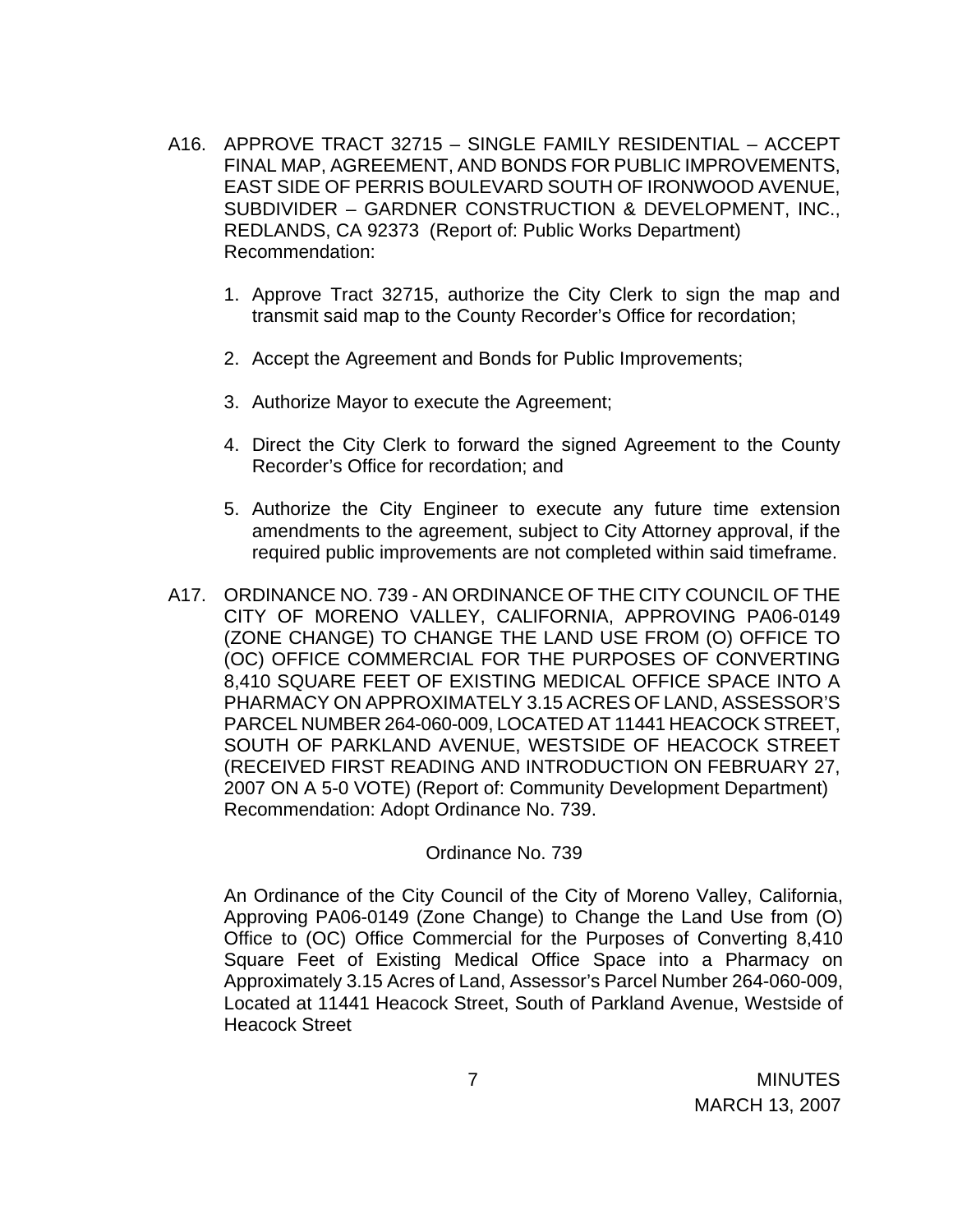- A18. MULTI-USE TRAIL, EQUESTRIAN STAGING AREA, AND LINEAR PARK IMPROVEMENTS WITHIN TRACTS 30476, 30714, 30320, AND 30321 – ACCEPT 2<sup>ND</sup> AMENDMENT TO AGREEMENT (TIME EXTENSION) FOR LINEAR PARK IMPROVEMENTS, ACCEPT SUBSTITUTION BONDS, ADOPT THE RESOLUTION AUTHORIZING ACCEPTANCE OF THE IMPROVEMENTS FOR THE MULTI-USE TRAIL AND EQUESTRIAN STAGING AREA INTO THE CITY'S MAINTAINED SYSTEM, ADOPT A QUITCLAIM DEED TO TRANSFER REAL PROPERTY LOCATED AT THE EQUESTRIAN STAGING AREA FROM THE CITY OF MORENO VALLEY, A MUNICIPAL CORPORATION, TO THE MORENO VALLEY COMMUNITY SERVICES DISTRICT, AND PARTIALLY REDUCE THE FAITHFUL PERFORMANCE BOND FOR THE MULTI-USE TRAIL AND EQUESTRIAN STAGING AREA, LASSELLE STREET, SOUTH OF KRAMERIA AVENUE IN THE MORENO VALLEY RANCH SPECIFIC PLAN (SP193) AREA – DEVELOPER – EMPIRE LAND, LLC, ONTARIO, CA (Report of: Public Works Department) Recommendation:
	- 1. Authorize the Mayor to execute the  $2^{nd}$  Amendment to Agreement for Linear Park Improvements within Tracts 30476, 30714, 30320, and 30321;
	- 2. Instruct the City Clerk to forward the completed  $2^{nd}$  Amendment to Agreement for Park Improvements to the County Recorder's Office for recordation;
	- 3. Accept the substitution bonds issued by Bond Safeguard Insurance Company for the Multi-Use Trail, Equestrian Staging Area, and Linear Park Improvements within Tracts 30476, 30714, 30320, and 30321 submitted by Empire Land, LLC;
	- 4. Authorize the City Engineer to exonerate the Faithful Performance and Material and Labor Bond previously submitted by Empire Land, LLC and issued by Arch Insurance Company and Western Insurance Company upon acceptance of the substitution bonds;
	- 5. Adopt Resolution No. 2007-26 authorizing the acceptance of the improvements for the Equestrian Staging Area and the Multi-Use Trail into the City's maintained system;

Resolution No. 2007-26

A Resolution of the City Council of the City of Moreno Valley, California, Authorizing the Acceptance of the Multi-Use Trail and Equestrian Staging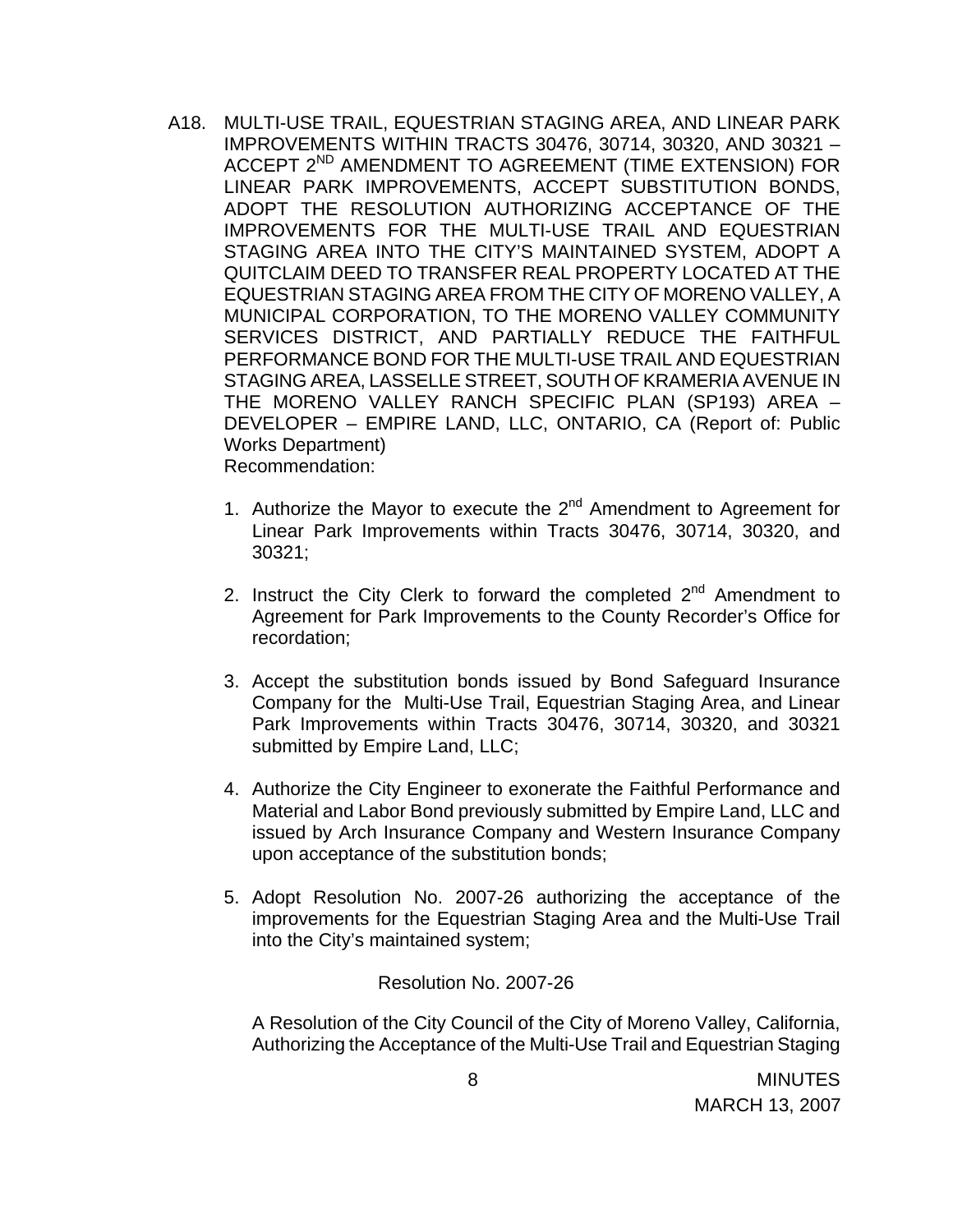Area as Complete within Tracts 30476, 30714, 30320, and 30321, and Accepting Both into the City's Maintained System

- 6. Authorize the City Engineer to execute the partial reduction to the Faithful Performance Bond for the Multi-Use Trail and the Equestrian Staging Area, exonerate the Material and Labor Bond associated with the partial reduction in 90 days if there are no stop notices or liens on file with the City Clerk, and exonerate the final warranty portion of the Faithful Performance Bond in one year when all clearances are received; and
- 7. Authorize the Mayor to execute a quitclaim deed to transfer real property located at the Equestrian Staging Area from the City of Moreno Valley, a Municipal Corporation, to the Moreno Valley Community Services District.
- A19. MINUTES REGULAR MEETING OF FEBRUARY 27, 2007(Report of: City Clerk's Department) Recommendation: Approve as submitted.
- A20. APPROVE RECOMMENDED FY 2006-07 MID YEAR BUDGET (APPROPRIATION ADJUSTMENTS) (Report of: Finance Department) Recommendation: Approve all recommended FY 2006-07 mid-year budget adjustments.
- A21. IMPLEMENTATION OF CITY-WIDE CLASSIFICATION AND COMPENSATION STUDY (Report of: Human Resources Department) Recommendation: Approve the implementation of the City-wide Classification and Compensation Study.
- A22. APPROVAL OF REVISED ADMINISTRATIVE POLICY REGARDING EXECUTIVE MANAGEMENT CONTRACTS (Report of: Human Resources Department) Recommendation: Approve the revised Administrative Policy #5.14, "Executive Management Contracts."

## **B. CONSENT CALENDAR** - **COMMUNITY SERVICES DISTRICT**

B1. ORDINANCES - FIRST READING BY TITLE ONLY Waived reading of all Ordinance Introductions and read by title only.

## B2. PUBLIC MEETING REGARDING THE MAIL BALLOT PROCEEDINGS FOR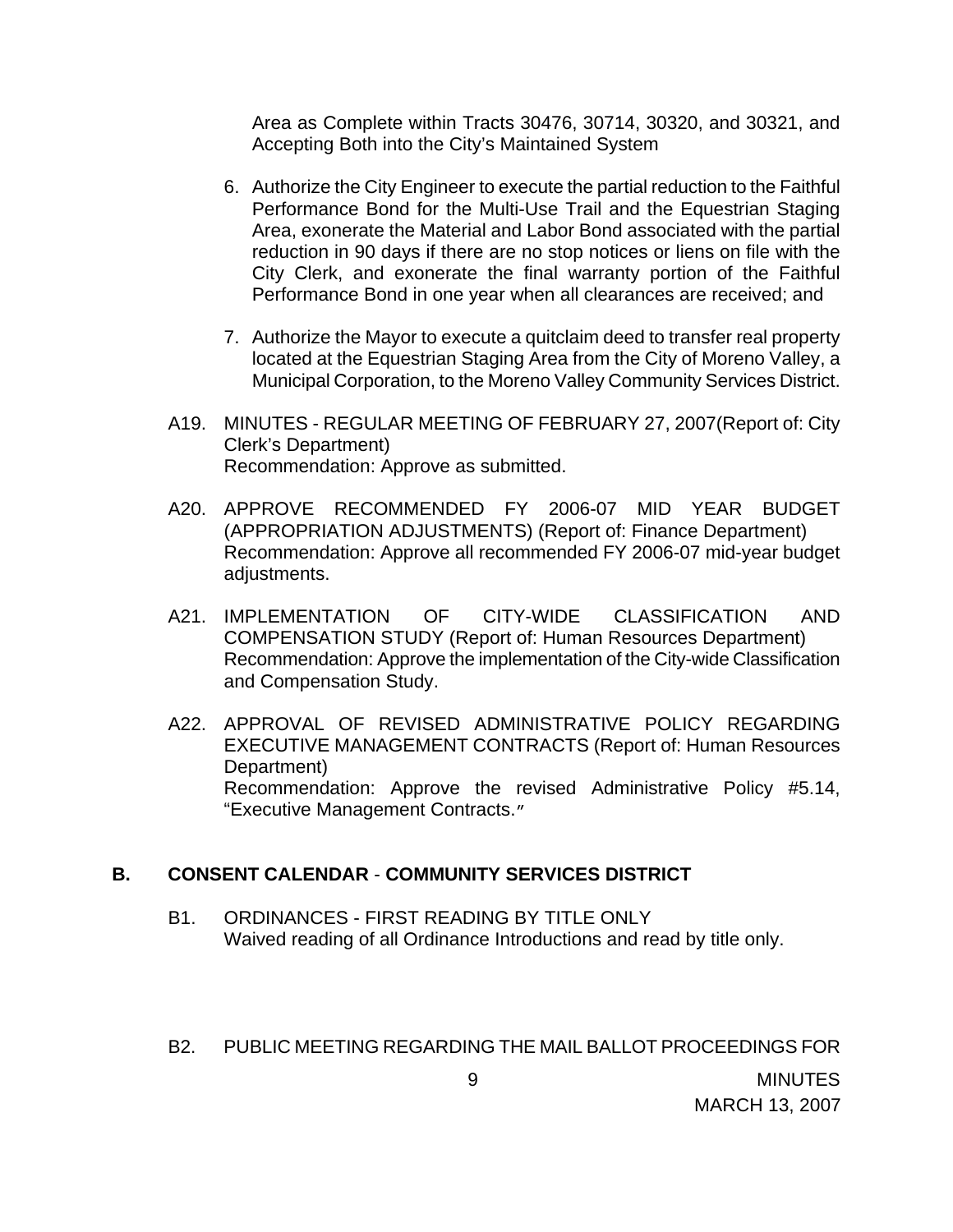BRAVO BURGERS RESTAURANT - BALLOTED ITEM: CSD ZONE M (COMMERCIAL, INDUSTRIAL, AND MULTIFAMILY IMPROVED MEDIAN MAINTENANCE); AND OAKWOOD APARTMENTS - BALLOTED ITEM: CSD ZONE M (Report of: Public Works Department) Recommendation: Accept public comments regarding the mail ballot proceedings for:

- a) Bravo Burgers Restaurant APNs 263-111-039 and 263-111-040 (and any division thereof) and Oakwood Apartments – APNs 486-070-003 and 486-070-004 (and any division thereof) for inclusion into CSD Zone M (Commercial, Industrial, and Multifamily Improved Median Maintenance) and approval of the annual Zone M parcel charge.
- B3. MULTI-USE TRAIL, EQUESTRIAN STAGING AREA, AND LINEAR PARK IMPROVEMENTS WITHIN TRACTS 30476, 30714, 30320, AND 30321 – ACCEPT 2<sup>ND</sup> AMENDMENT TO AGREEMENT (TIME EXTENSION) FOR LINEAR PARK IMPROVEMENTS, ACCEPT SUBSTITUTION BONDS, ADOPT THE RESOLUTION AUTHORIZING ACCEPTANCE OF THE IMPROVEMENTS FOR THE MULTI-USE TRAIL AND EQUESTRIAN STAGING AREA INTO THE CITY'S MAINTAINED SYSTEM, ADOPT A QUITCLAIM DEED TO TRANSFER REAL PROPERTY LOCATED AT THE EQUESTRIAN STAGING AREA FROM THE CITY OF MORENO VALLEY, A MUNICIPAL CORPORATION, TO THE MORENO VALLEY COMMUNITY SERVICES DISTRICT, AND PARTIALLY REDUCE THE FAITHFUL PERFORMANCE BOND FOR THE MULTI-USE TRAIL AND EQUESTRIAN STAGING AREA, LASSELLE STREET, SOUTH OF KRAMERIA AVENUE IN THE MORENO VALLEY RANCH SPECIFIC PLAN (SP193) AREA – DEVELOPER – EMPIRE LAND, LLC, ONTARIO, CA (Report of: Public Works Department)

 Recommendation: Execute the Certificates of Acceptance, which allow the transfers of real property located at the Equestrian Staging Area from the City of Moreno Valley, a Municipal Corporation, to the Moreno Valley Community Services District.

B4. MINUTES - REGULAR MEETING OF FEBRUARY 27, 2007(Report of: City Clerk's Department) Recommendation: Approve as submitted.

## **C. CONSENT CALENDAR** - **COMMUNITY REDEVELOPMENT AGENCY**

- C1. ORDINANCES FIRST READING BY TITLE ONLY Waived reading of all Ordinance Introductions and read by title only.
- C2. MINUTES REGULAR MEETING OF FEBRUARY 27, 2007(Report of: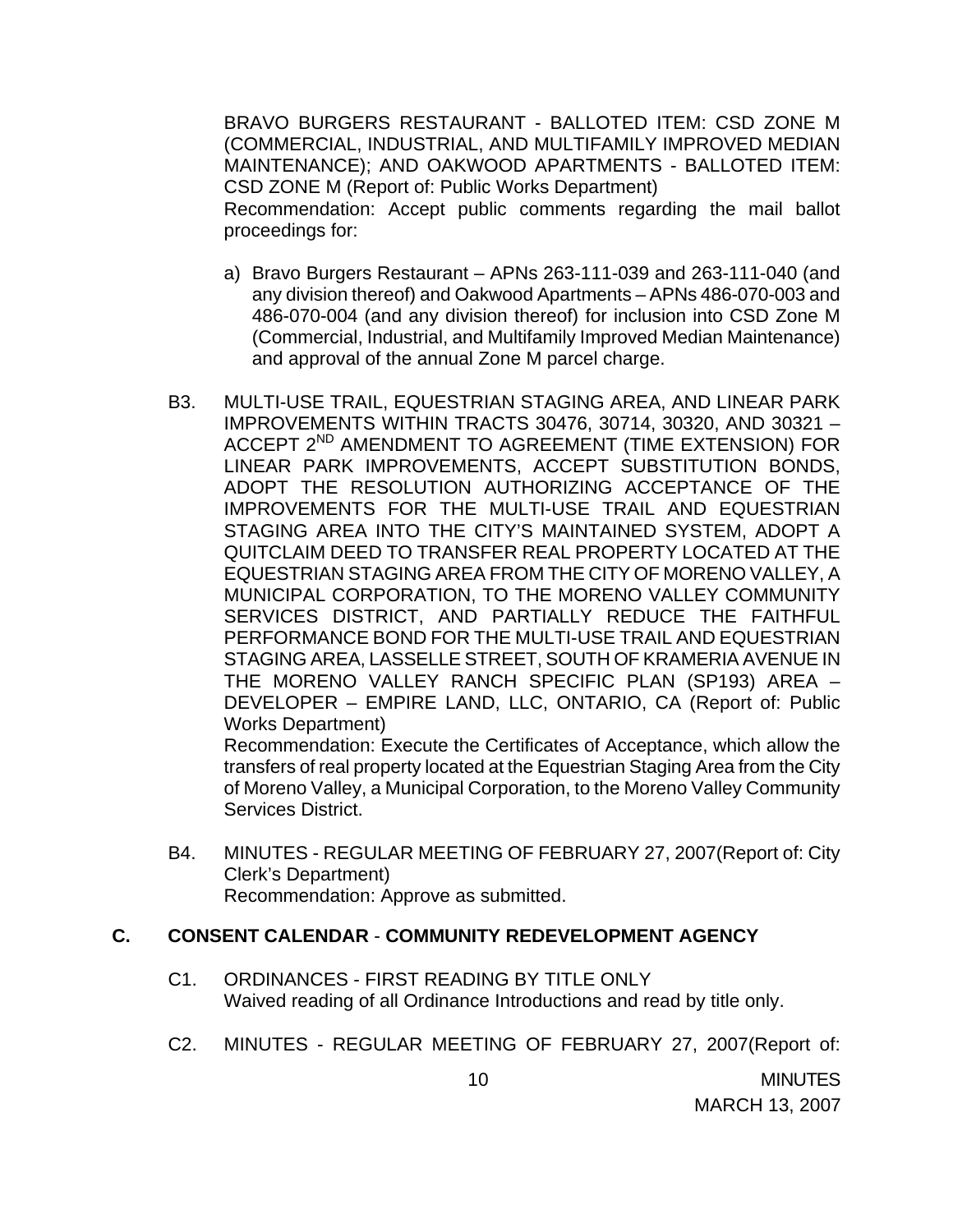City Clerk's Department) Recommendation: Approve as submitted.

## **D. CONSENT CALENDAR** - **BOARD OF LIBRARY TRUSTEES**

- D1. ORDINANCES FIRST READING BY TITLE ONLY Waived reading of all Ordinance Introductions and read by title only.
- D2. MINUTES REGULAR MEETING OF FEBRUARY 27, 2007(Report of: City Clerk's Department) Recommendation: Approve as submitted.

## **Joint Consent Calendar Items A2 – D2 approved by a 5-0 vote. m/West, s/Batey.**

## **E. PUBLIC HEARINGS**

E1. A PUBLIC HEARING TO ADOPT RESOLUTION NO. 2007-27, AND TO ADOPT RESOLUTION NO. 2007-28, RELATED TO THE ISSUANCE OF TAXABLE LEASE REVENUE BONDS FOR FINANCING THE CONSTRUCTION OF AN ELECTRIC UTILITY SUBSTATION AND SWITCHYARD; AND AUTHORIZING CERTAIN DOCUMENTS AND DIRECTING CERTAIN ACTIONS IN CONNECTION THEREWITH (Report of: Finance Department)

Recommendation: That the City Council:

1. Conduct a public hearing in compliance with Section 6586.5 of the Government Code of the State of California (the "JPA Act") requiring the making of certain findings of significant public benefit with respect to capital to be acquired, constructed or financed with the proceeds of bonds;

Mayor White opened the public testimony portion of the public hearing; there being none, public testimony was closed.

2. Adopt Resolution No. 2007-28, finding significant public benefit with respect to certain public capital improvements to be located within the boundaries of the City, and approving the sale of bonds in connection therewith;

Resolution No. 2007-28

 11 MINUTES A Resolution of the City Council of the City of Moreno Valley, California, Finding Significant Public Benefit with Respect to Certain Public Capital Improvements to be Located Within the Boundaries of the City and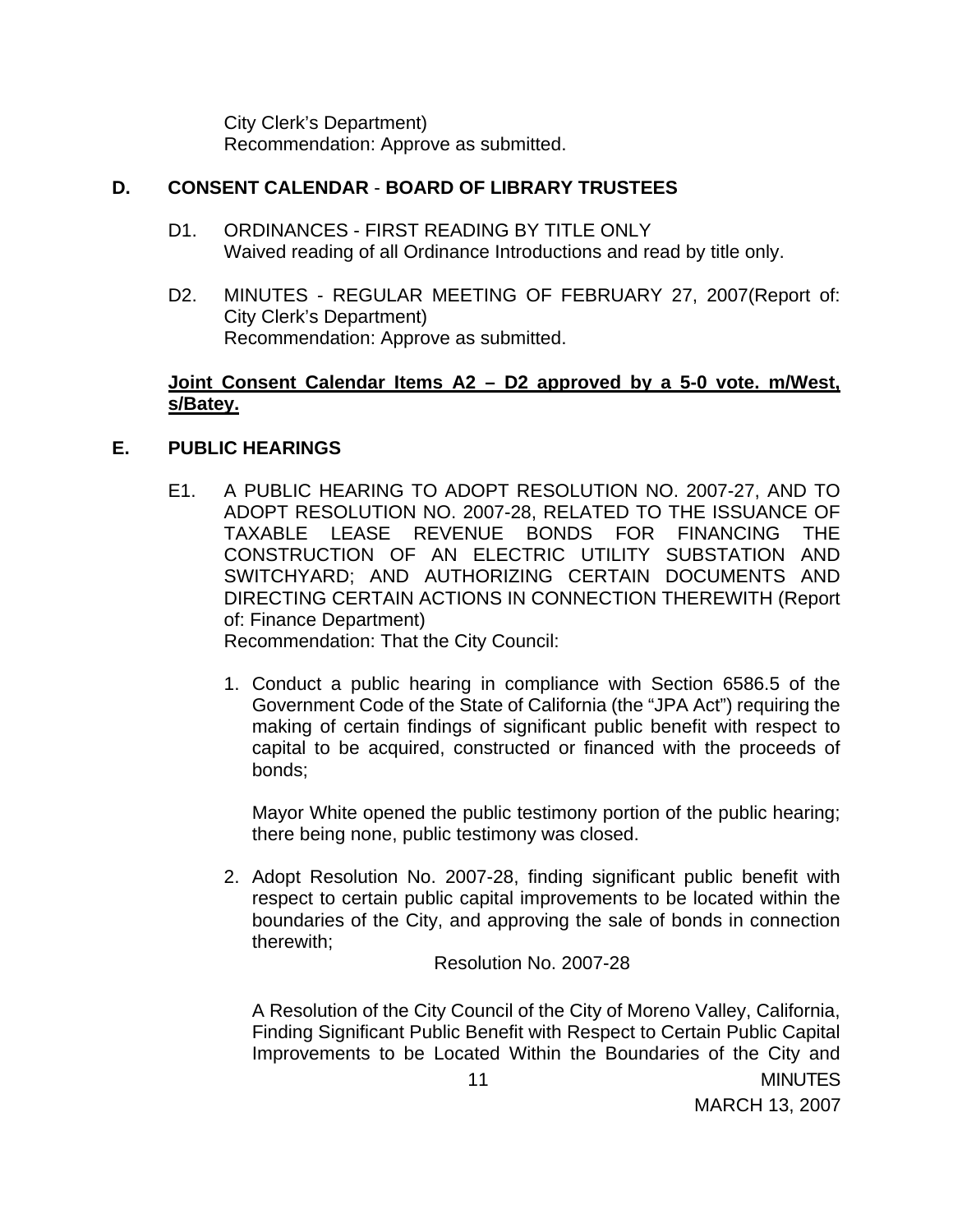Approving the Sale of Bonds in Connection Therewith

## **Approved by a 5-0 vote. m/Stewart, s/Batey.**

3. Adopt Resolution No. 2007-27, authorizing the execution and delivery of documents relating to the sale and delivery of a not to exceed aggregate principal amount of \$28,500,000 in Moreno Valley Public Financing Authority 2007 Lease Revenue Bonds, and authorizing certain documents and directing certain actions in connection therewith; and upon closing the public hearing;

### Resolution No. 2007-27

A Resolution of the City Council of the City of Moreno Valley, California, Authorizing the Execution and Delivery of Documents Relating to the Issuance and Sale of Not to Exceed \$28,500,000 Moreno Valley Public Financing Authority 2007 Taxable Lease Revenue Bonds and Authorizing Certain Documents and Directing Certain Actions in Connection **Therewith** 

### **Approved by a 5-0 vote. m/Stewart, s/Batey.**

4. Adjourn to a Special Meeting of the Moreno Valley Public Financing Authority for approval of the Authority's Resolution of Issuance.

## **Approved by a 5-0 vote. m/Stewart, s/Batey.**

## **ADJOURNED REGULAR CITY COUNCIL MEETING TO SPECIAL MEETING OF THE MORENO VALLEY PUBLIC FINANCING AUTHORITY (MVPFA) AT 7:04 P.M.**

## **SPECIAL MEETING OF THE MORENO VALLEY PUBLIC FINANCING AUTHORITY CALLED TO ORDER AT 7:04 P.M.**

#### **ROLL CALL**

| Charles R. White          | Chairperson         |
|---------------------------|---------------------|
| William H. Batey, II      | Vice Chairperson    |
| <b>Bonnie Flickinger</b>  | <b>Board Member</b> |
| <b>Richard A. Stewart</b> | <b>Board Member</b> |
| <b>Frank West</b>         | <b>Board Member</b> |

1. ADOPT RESOLUTION NO. MVPFA 2007-01, APPROVING A LEASE

MARCH 13, 2007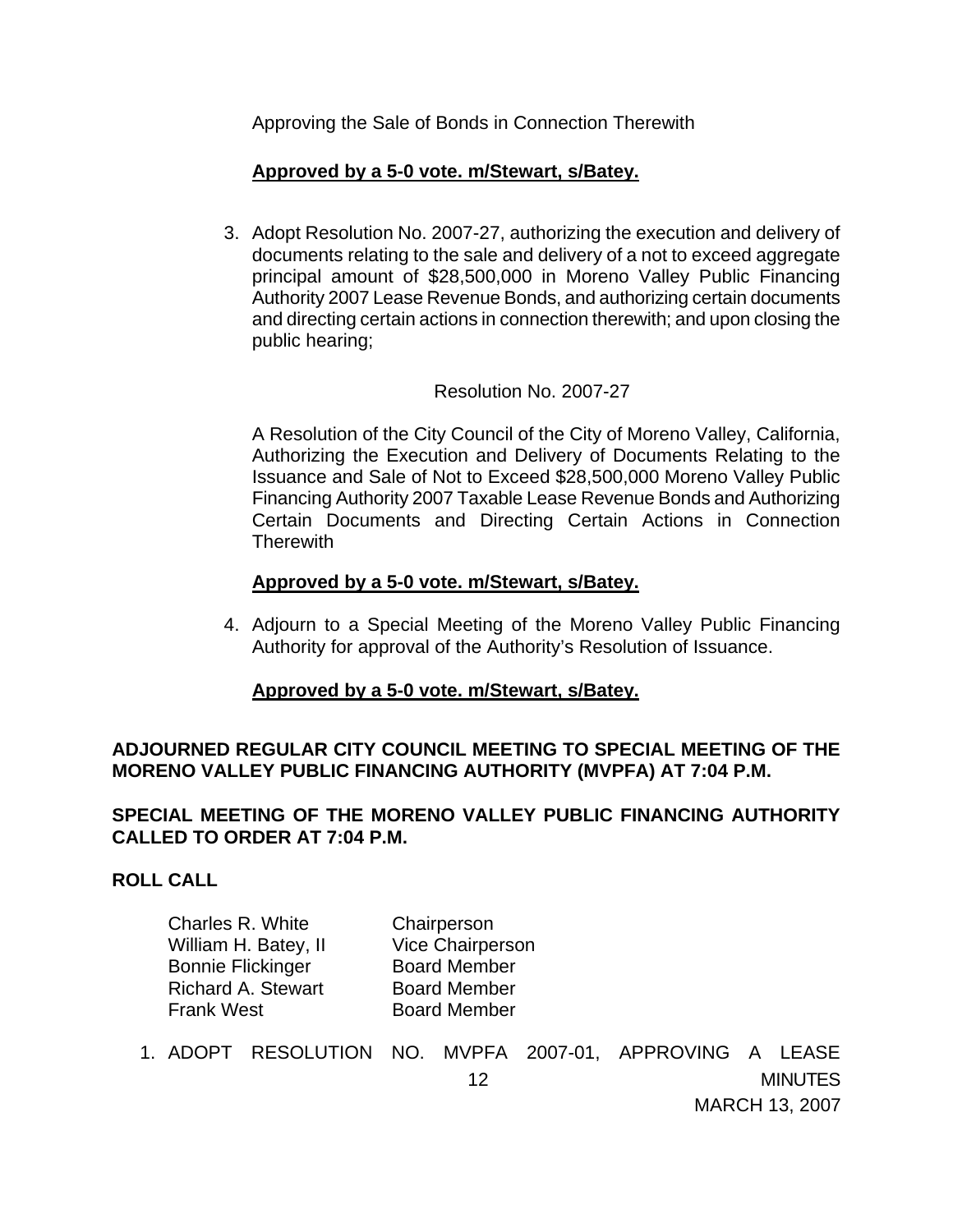AGREEMENT WITH THE CITY OF MORENO VALLEY AND CERTAIN OTHER DOCUMENTS IN CONNECTION WITH THE ISSUANCE AND DELIVERY OF THE MORENO VALLEY PUBLIC FINANCING AUTHORITY 2007 TAXABLE LEASE REVENUE BONDS, IN A PRINCIPAL AMOUNT NOT TO EXCEED \$28,500,000 (Report of: Finance Department)

 Recommendation: That the City Council acting in their capacity as the Chairperson and Directors of the Moreno Valley Public Financing Authority:

Chairperson White opened the public testimony portion of the public hearing; there being none, public testimony was closed.

1. Adopt Resolution No. MVPFA 2007-01, approving a lease agreement with the City of Moreno Valley and certain other documents in connection with the issuance and delivery of the Moreno Valley Public Financing Authority 2007 Taxable Lease Revenue Bonds in a principal amount not to exceed \$28,500,000.

Resolution No. MVPFA 2007-01

A Resolution of the Board of Directors of the Moreno Valley Public Financing Authority Approving a Lease Agreement with the City of Moreno Valley and Certain other Documents in Connection with the Issuance and Delivery of the Moreno Valley Public Financing Authority 2007 Taxable Lease Revenue Bonds, in a Principal Amount not to Exceed \$28,500,000

## **Approved by a 5-0 vote. m/Stewart, s/West.**

## **ADJOURNMENT**

**RECONVENED JOINT MEETING OF THE CITY COUNCIL OF THE CITY OF MORENO VALLEY, MORENO VALLEY COMMUNITY SERVICES DISTRICT, AND THE COMMUNITY REDEVELOPMENT AGENCY OF THE CITY OF MORENO VALLEY AT 7:05 P.M.** 

- **F. ITEMS REMOVED FROM CONSENT CALENDARS FOR DISCUSSION OR SEPARATE ACTION - NONE**
- **G. REPORTS**
	- G1. CITY COUNCIL REPORTS ON REGIONAL ACTIVITIES
		- a) Report on March Joint Powers Commission by Council Member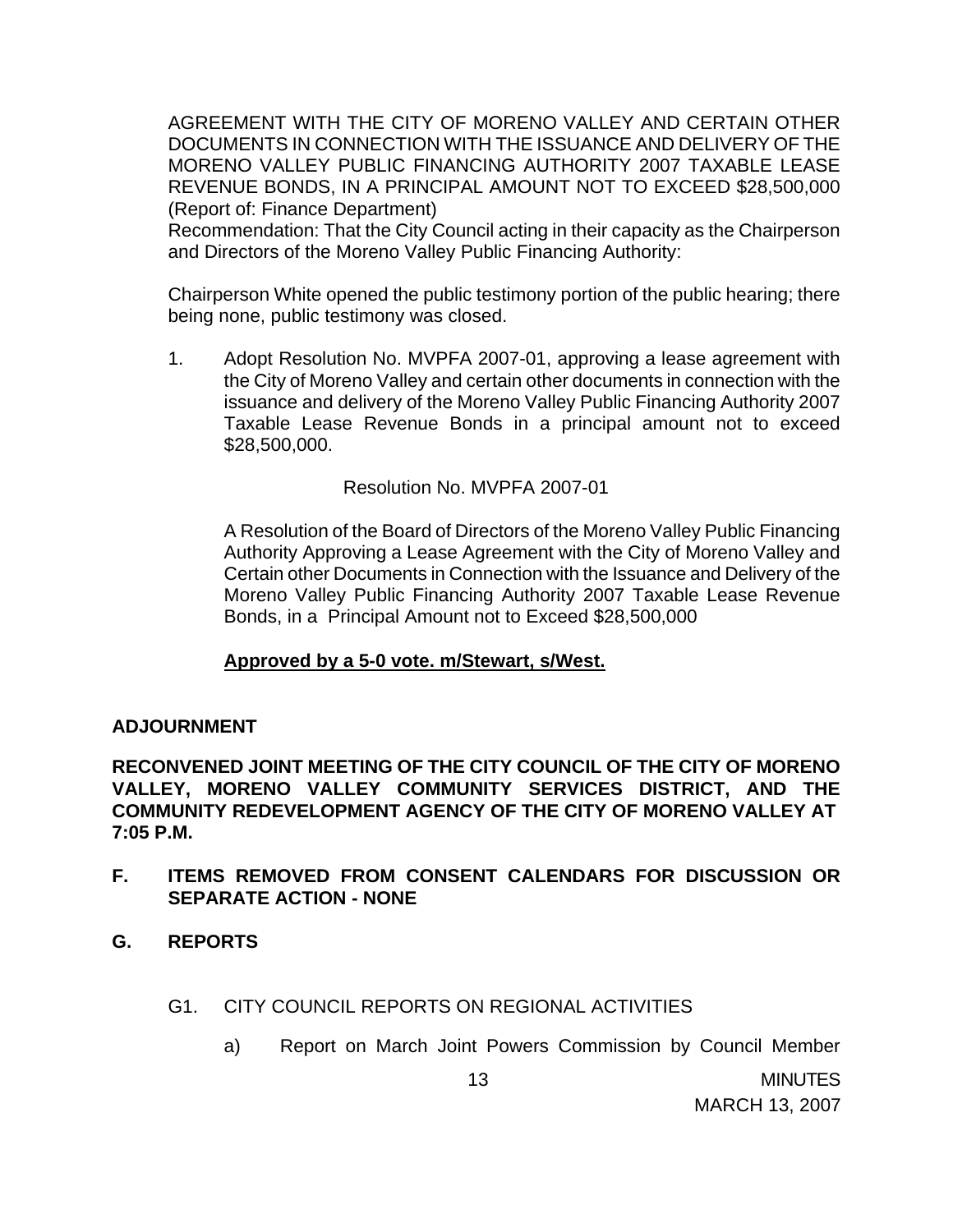**Stewart** 

- 1) Stated that the Noise Subcommittee has sent a letter to the FAA regarding the proposed flight routes; and
- 2) A feasibility study has been done to determine the need for an outpatient medical complex on the east end of March Air Reserve Base – the study has determined there is a need for this type of facility
- G2. INTRODUCTION OF ORDINANCE NO. 740, AN ORDINANCE OF THE CITY COUNCIL OF THE CITY OF MORENO VALLEY, CALIFORNIA, AMENDING TITLE 11 OF THE CITY OF MORENO VALLEY MUNICIPAL CODE, BY ADDING A NEW CHAPTER 11.80 RELATING TO NOISE REGULATION (Report of: City Attorney's Department) Recommendation: That the City Council introduce Ordinance No. 740, an Ordinance of the City Council of the City of Moreno Valley, California, Amending Title 11 of the City of Moreno Valley Municipal Code, by Adding a New Chapter 11.80 Relating to Noise Regulation.

 Mayor White opened the agenda item for public comments. Public comments were received from Don Alexander (supports); Lori Contreras (supports); Loren Gustafson (supports); Donni Borchard (supports); Sharon McDonough (supports); Staci Della-Rocco (supports); Steven Hinde (supports); Thomas R. Jerele, Sr. (supports); and Victor Alvarez (supports).

## Ordinance No. 740

An Ordinance of the City Council of the City of Moreno Valley, California, Amending Title 11 of the City of Moreno Valley Municipal Code, by Adding a New Chapter 11.80 Relating to Noise Regulation

## **Approved by a 5-0 vote. m/Flickinger, s/Stewart.**

G3. APPOINTMENTS TO THE PLANNING COMMISSION (Report of: City Clerk's Department)

 Mayor White opened the agenda item for public comments; there being none, public comments were closed.

 Recommendation: That the City Council, after reviewing the ballots provided by the City Clerk:

1. Appoint three (3) members for terms expiring March 31, 2011;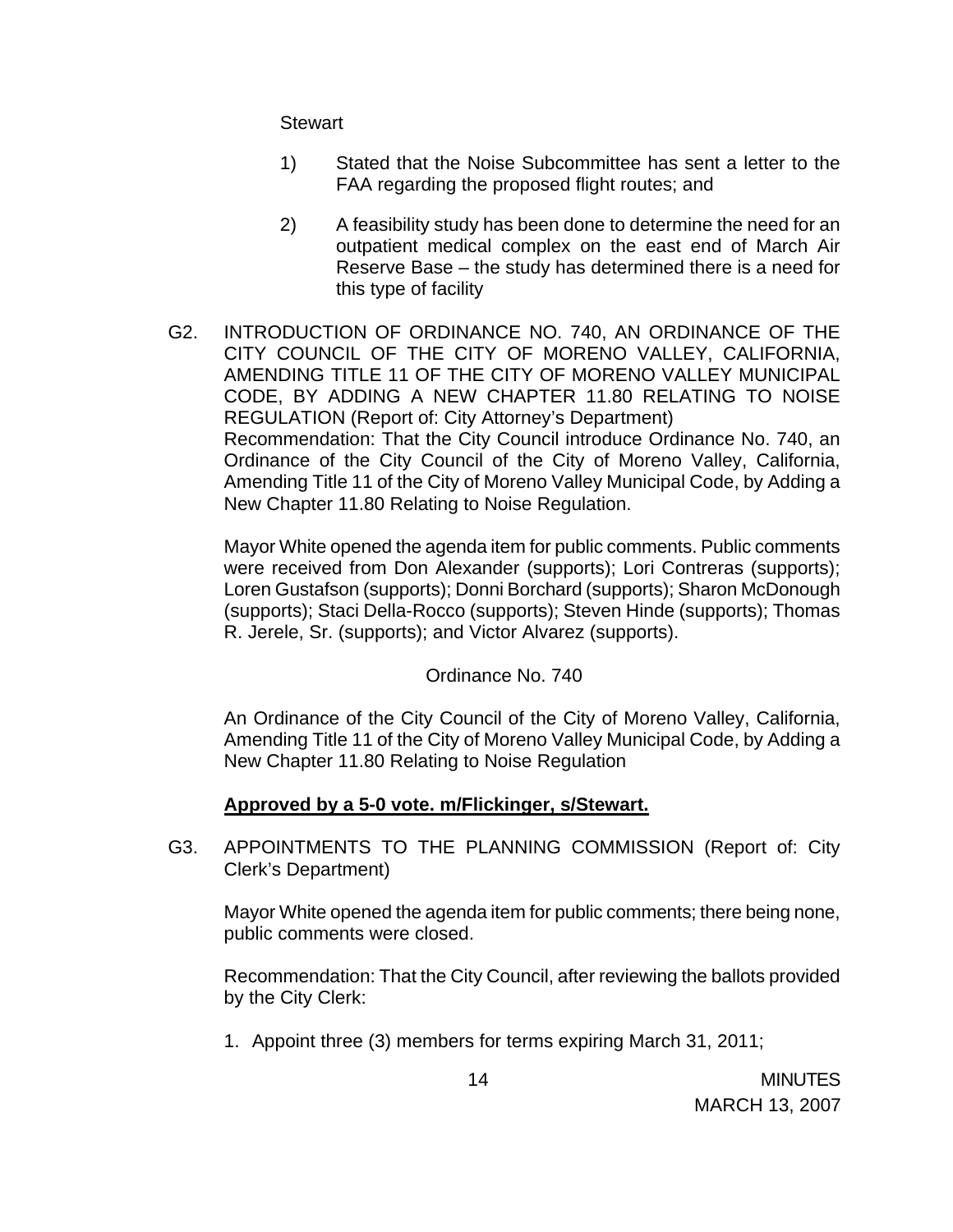## **Approved by a 5-0 vote to appoint Rick DeJong, Maria Marzoeki and George Riechers.**

- 2. If the appointments are not made, authorize the City Clerk to re-notice the positions as vacant.
- G4. CITY MANAGER'S REPORT (Informational Oral Presentation not for Council action) – none given

## **H. LEGISLATIVE ACTIONS**

ORDINANCES - 1ST READING AND INTRODUCTION - NONE

ORDINANCES - 2ND READING AND ADOPTION

ORDINANCES - URGENCY ORDINANCES – NONE

RESOLUTIONS – NONE

PUBLIC COMMENTS **ON ANY SUBJECT NOT ON THE AGENDA** UNDER THE JURISDICTION OF THE CITY COUNCIL ARE AS FOLLOWS:

## R.C. Carnero

- 1) Pit Bull problem in the neighborhood his dog was attacked twice by the same dog – Animal Services did not pick up the dog but after reconsideration the dog was picked up by Animal Services
- 2) Asked if there could there be extra-cost licensing for these types of dogs

## Gina Cuevas

1) Lives behind Cottonwood Golf Course – concerned about safety when in her backyard – all three of her children have been hit by golf balls – asked Council what can be done about this problem – Mayor White asked the Parks Director to speak with her

## Roger Ward

1) Inquired about the 80 acres on March Field which are to be donated to the City  $$ would it be possible for Junior All American Football to have part of the land for football fields - Mayor White asked the Parks Director to speak with him

## Staci Della-Rocco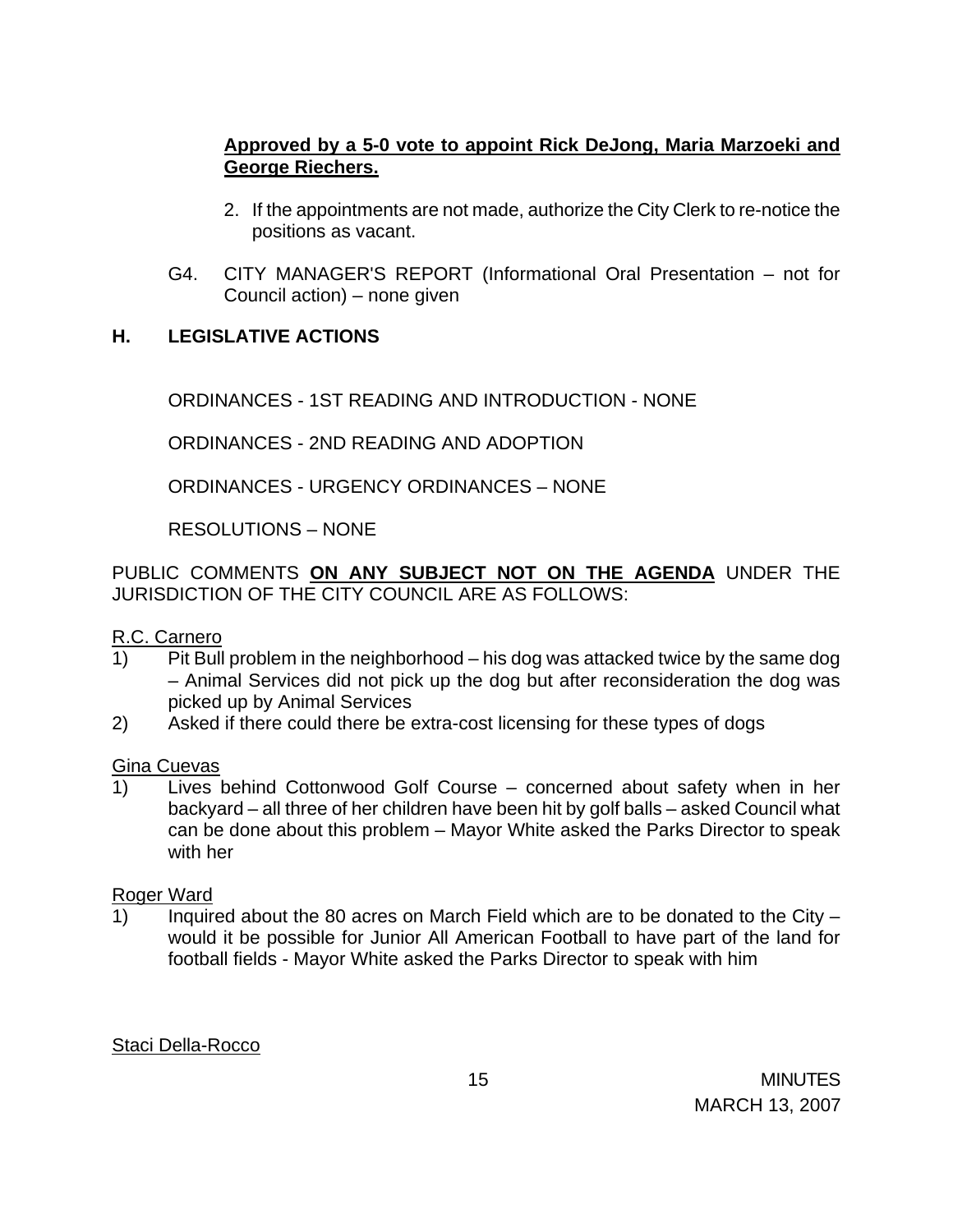1) Road conditions on South Heacock past JFK are very bad – two fatalities on that road within the last year – road not maintained and there are many potholes – feels the City should look at widening the street to make it safer – asked the Council to take a look at it – Mayor White asked the Public Works Director to look into this

# Thomas Jerele, Sr.

- 1) Thanked the Council for enforcing the Noise Ordinance
- 2) Commented on the show of community spirit many homes with Christmas lights this past year
- 3) City should keep in contact with local Realtors to keep current on housing issues
- 4) MVTV-3 should be covering more City activities

# Daryl Terrell

1) City must wage war on crime –must use gang injunctions

## **CLOSING COMMENTS AND/OR REPORTS OF THE CITY COUNCIL, COMMUNITY SERVICES DISTRICT, OR COMMUNITY REDEVELOPMENT AGENCY**

# Council Member Flickinger

- 1) Commented on South Heacock road conditions need a means for monitoring that area – would like to sit down with Public Works Director and discuss
- 2) Would like update on status of "Vicious Dog Ordinance" Linda Wieczorek, Animal Services Administrator, gave an update
- 3) Questioned Interim Parks & Community Services Director Nielsen regarding netting at golf center – stated he will look into it
- 4) Junior All American Football request questioned if something will be coming forward to Council regarding football fields
- 5) Referenced three recent shootings and stated that we should not only notice when we have them but notice when we don't have them – Moreno Valley is a very peaceful city

## Mayor Pro Tem Batey

- 1) Stated in reference to the problems at the Golf Center that he has asked to have the problem addressed in the past and obviously it hasn't been done or possibly done but not maintained
- 2) In reference to football fields at March the original plan has to be reevaluated due to the U.S. Customs issue
- 3) Feels with the growth in the City the prospect of having a directly elected Mayor should be discussed – should go to the public for a vote

# Council Member Stewart

1) Asked Public Works Director Vogt the status of Pigeon Pass widening – he stated the bid opening will be in late summer or early fall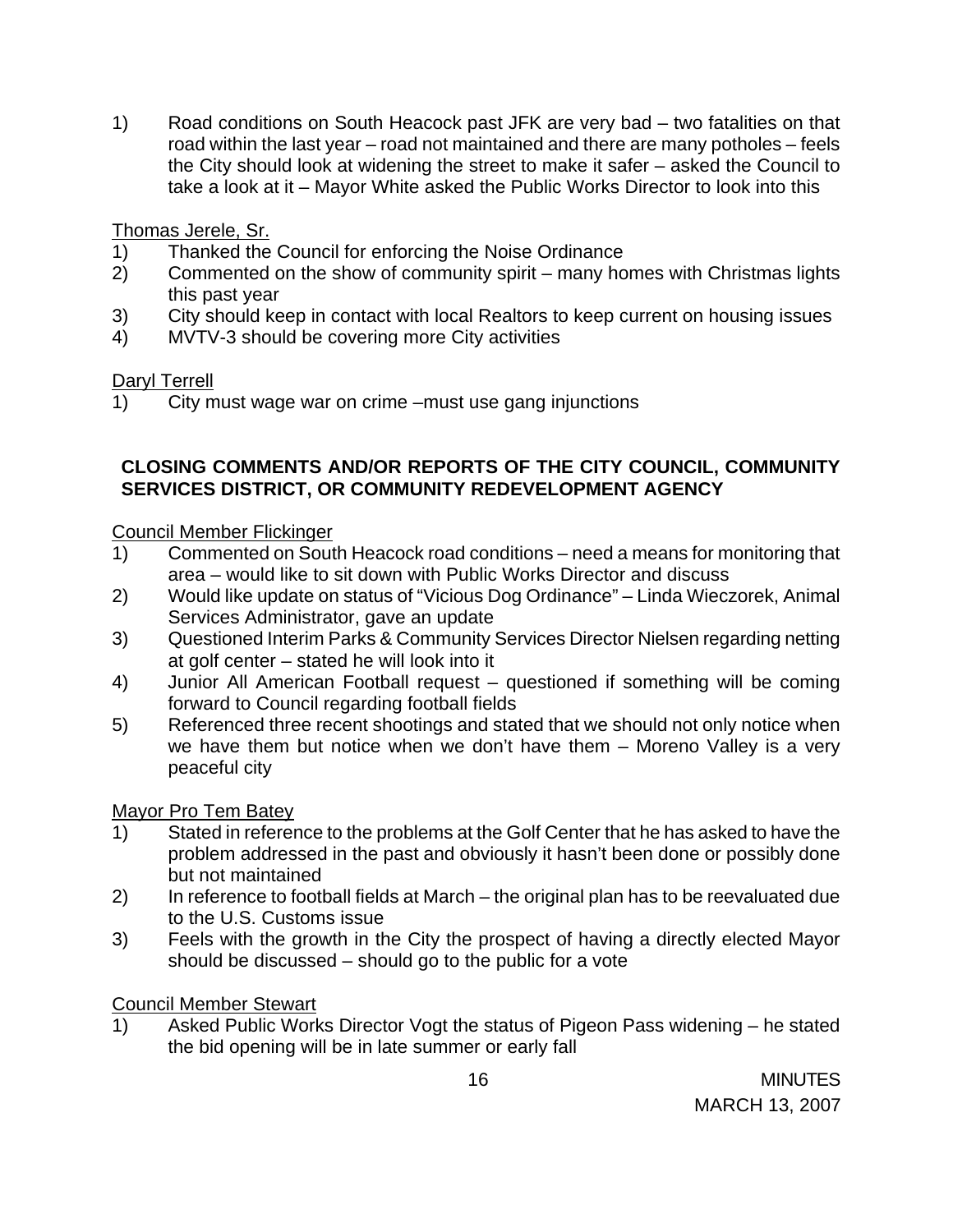- 2) Inquired of the Police Chief the status of gang injunctions and also asked about the progress of the Burglary Suppression Team
- 3) Stated he will be leaving for vacation on April  $25<sup>th</sup>$  so he has asked Mayor White to attend the Sunnymead Ranch Homeowner's Association meeting in his stead

## Mayor White

- 1) Stated crime is present in every city
- 2) Attended the opening ceremonies for the Canyon Springs Little League and there were lots of kids present – pledging done by the kids – don't hurt the City by talking about crime – mention the great kids that are our future leaders
- 3) Does not agree with Council Member Batey on the directly elected Mayor issue feels this government is working well the way it is and also would be quite costly to the City

## Council Member West – no comments

# **REPORT OF ACTION FROM CLOSED SESSION, IF ANY, BY CITY ATTORNEY - NONE**

## **ADJOURNMENT**

There being no further business to conduct, the meeting was adjourned at 8:36 p.m. by unanimous informal consent.

Submitted by:

 \_\_\_\_\_\_\_\_\_\_\_\_\_\_\_\_\_\_\_\_\_\_\_\_\_\_\_\_\_\_\_\_\_\_ Alice Reed, City Clerk Secretary, Moreno Valley Community Services District Secretary, Community Redevelopment Agency of the City of Moreno Valley Secretary, Board of Library Trustees

Approved by: